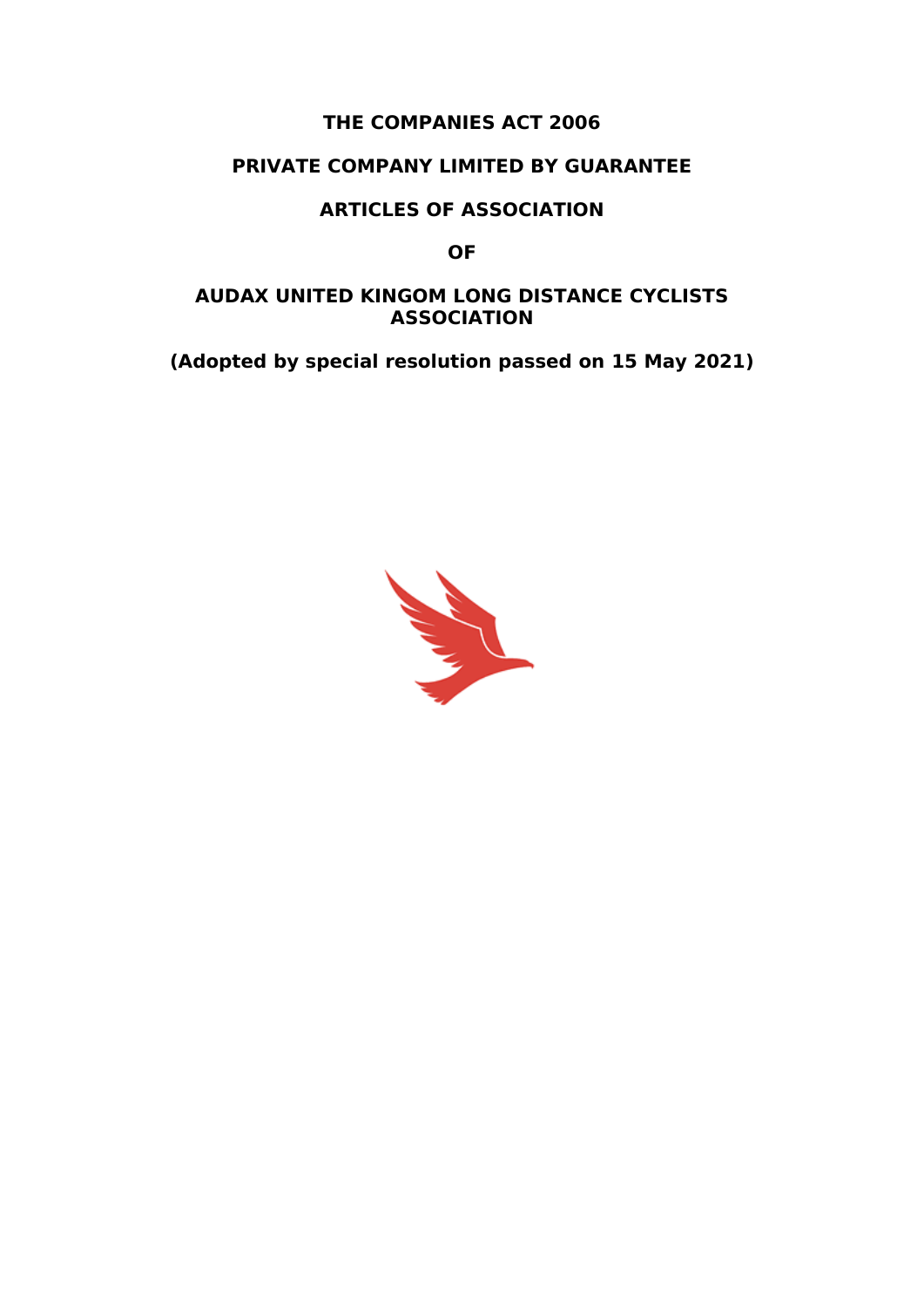## **PRIVATE COMPANY LIMITED BY GUARANTEE**

# **Definitions and interpretation**

#### **1. Definitions and interpretation**

1.1 In these Articles the following words and phrases shall have the following meanings unless the context otherwise requires:

| Act                      | means the Companies Act 2006 including any statutory<br>modification or re-enactment thereof for the time being<br>in force;                                                                   |
|--------------------------|------------------------------------------------------------------------------------------------------------------------------------------------------------------------------------------------|
| <b>Articles</b>          | means these Articles of Association;                                                                                                                                                           |
| <b>Audax UK</b>          | means Audax United Kingdom Long Distance Cyclists<br>Association                                                                                                                               |
| <b>AUK</b><br>S          | means the regulations for officials and Members of Audax<br>Regulation UK published by Audax UK and as amended from time to<br>time.                                                           |
| <b>Board</b>             | the board of Directors of Audax UK for the time being.                                                                                                                                         |
| clear days               | in relation to a period of notice means a period excluding<br>the day when the notice is given or deemed to be given<br>and the day for which it is given or on which it is to take<br>effect: |
| Chairman                 | the chairman of Audax UK appointed in accordance with<br>Article 8;                                                                                                                            |
| Conflict                 | means a situation in which a Director has, or can have, a<br>direct or indirect interest that conflicts, or possibly may<br>conflict, with the interests of Audax UK;                          |
| <b>Director</b>          | means a director of Audax UK and includes any person<br>occupying the position of director, by whatever name<br>called;                                                                        |
| document                 | includes, unless otherwise specified, any document sent<br>or supplied in electronic form;                                                                                                     |
| Due Date                 | the $1st$ of January each year or such date as shall be<br>notified to each Member;                                                                                                            |
| electronic<br>form       | includes electronic means (for example, e-mail or fax) or<br>any other means while in electronic form (for example,<br>sending a disk through the post);                                       |
| General<br>Secretary     | means any person appointed to perform the duties of the<br>general secretary of Audax UK in accordance with Article<br>8;                                                                      |
| Member                   | means an individual who is admitted to membership of<br>Audax UK in accordance with the Articles;                                                                                              |
| Model<br><b>Articles</b> | means the model articles for private companies limited<br>by guarantee contained in Schedule 2 of the Companies<br>(Model Articles) Regulations 2008 (SI 2008/3229)                            |
| <b>Objects</b>           | means the objects of Audax UK as set out in Article 2;                                                                                                                                         |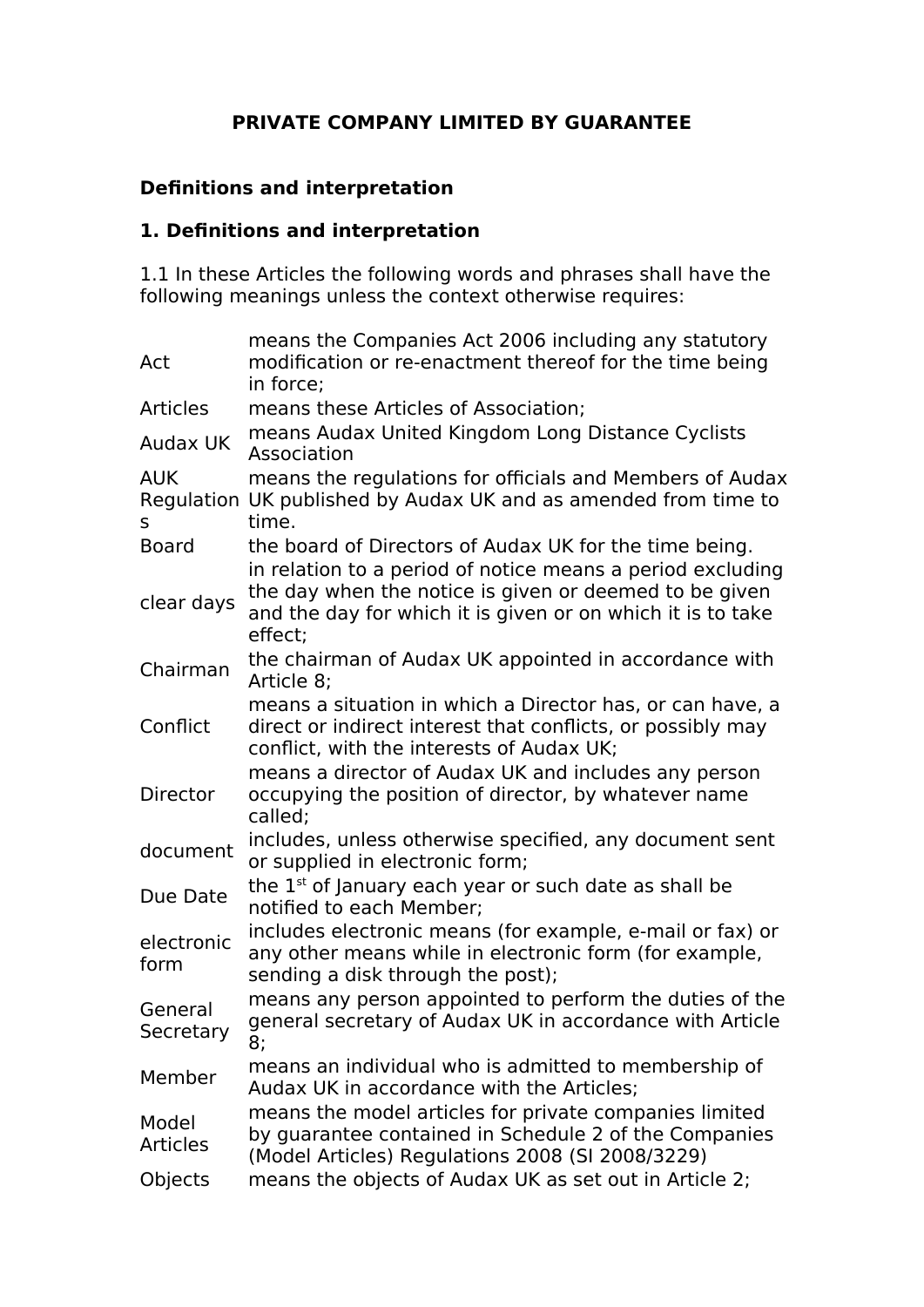- proxy proxy has the meaning given in Article 17;<br>notice
- writing means the representation or reproduction of words, symbols or other information in a visible form by any method or combination of methods, whether sent or supplied in electronic form or otherwise.

1.2 Unless the context otherwise requires, words or expressions contained in these Articles shall bear the same meaning as in the Act but excluding any statutory modification thereof not in force when these Articles become binding on Audax UK.

1.3 All words importing the singular number shall include the plural and vice versa and words importing the masculine gender shall include the feminine.

1.4 Headings in the Articles are used for convenience only and shall not affect the construction or interpretation of the Articles.

1.5 The Model Articles shall apply to Audax UK, except in so far as they are modified or excluded by these Articles.

1.6 The following Model Articles shall not apply to Audax UK:

- 1.6.1 1 (Defined terms);
- 1.6.2 2 (Liability of Members);
- 1.6.3 5 (Delegation)
- 1.6.4 11(2) and (3) (Quorum for directors' meeting);
- 1.6.5 13 (Casting vote);
- 1.6.6 14 (1), (2), (3) and (4) (Conflicts of interest);
- 1.6.7 17(2) (Methods of appointing directors);
- 1.6.8 21 (Applications for membership);
- 1.6.9 22 (Termination of membership);
- 1.6.10 25 (Chairing Meetings)
- 1.6.11 31(1)(d) (Content of proxy notices); and
- 1.6.12 35 (Company seals);

1.7 Model Article 3 (Directors' general authority) shall be amended by the insertion of the words "in accordance with its objects" after the words "the management of the Company's business".

1.8 Model Article 7 (Directors to take decisions collectively) shall be amended by:

- 1.8.1 the insertion of the words "for the time being" at the end of Model Article 7(2)(a); and
- 1.8.2 the insertion in Model Article 7(2) of the words "(for so long as he remains the sole director)" after the words "and the director may".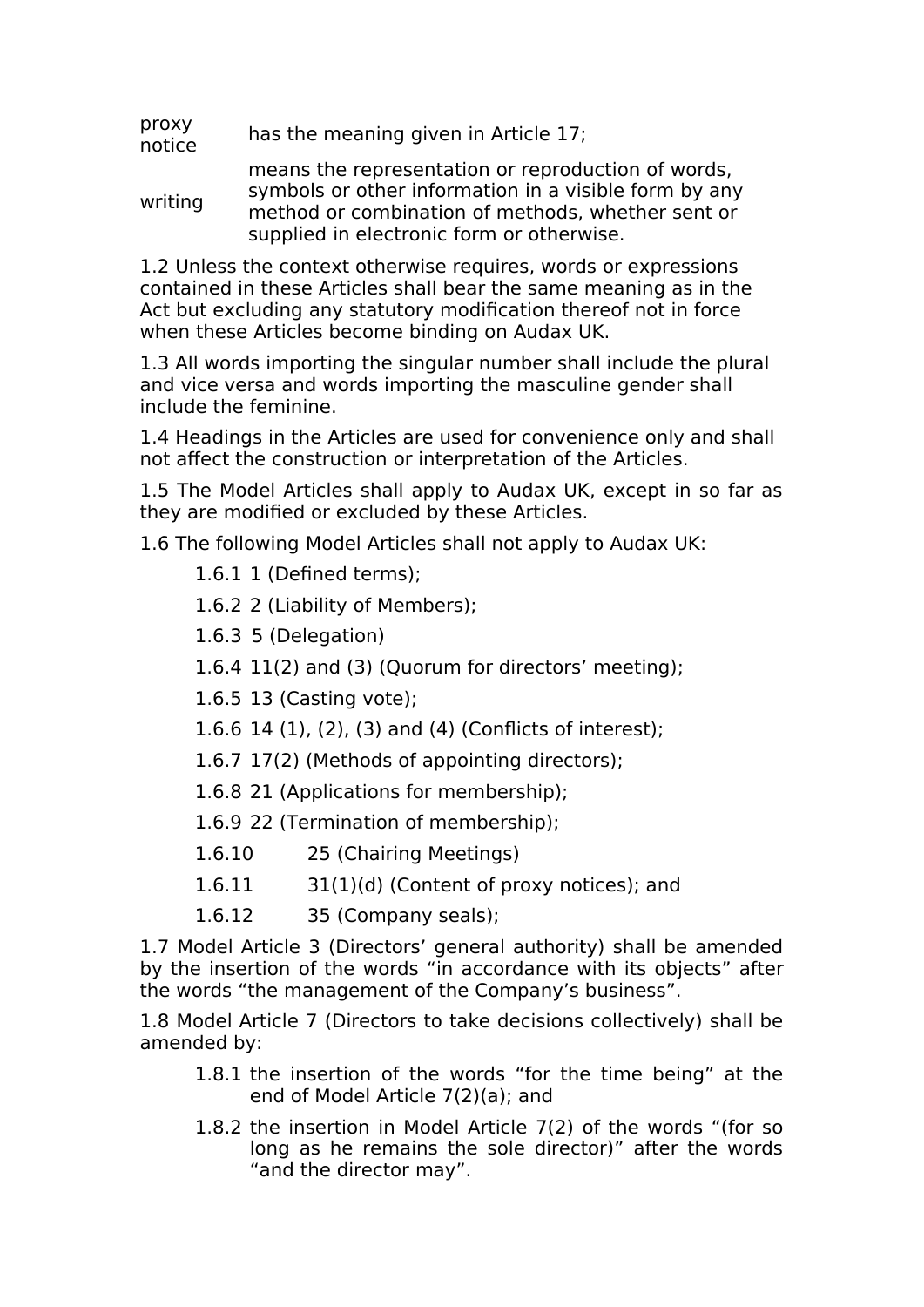# **2. Objects**

2.1 Audax UK's Objects are:

- 2.1.1 to encourage, promote, develop and control the sport and pastime of non- competitive long distance cycling in all its forms amongst all sections of the community in the United Kingdom and throughout the world;
- 2.1.2 to support and encourage all forms of cycling which benefit the physical and mental well-being of the community;
- 2.1.3 to support and protect the interests of Audax UK's members, by all such lawful means as the duly appointed Board may from time to time think fit; and
- 2.1.4 where appropriate, to join, affiliate to, make donations to and/or guarantee the obligations of any person, charity or sporting body which further the Objects of Audax UK.

## **3. Powers**

3.1 In pursuance of its Objects, Audax UK has the power to:

- 3.1.1 acquire by any means any property or rights whatsoever;
- 3.1.2 maintain, manage, improve, develop, turn to account, grant rights and privileges in respect of and otherwise deal with all or any part of the property and rights of Audax UK;
- 3.1.3 dispose of by any means the whole or any part of any undertaking, property and rights of Audax UK;
- 3.1.4 lend money or give credit to such persons and on such terms as may seem expedient and otherwise to invest and deal with the moneys of Audax UK;
- 3.1.5 borrow money and to secure by mortgage, charge or lien upon the whole or any part of Audax UK's undertaking and property (whether present or future) the discharge of any obligation of Audax UK or any other person;
- 3.1.6 give such indemnities as may seem expedient and to guarantee the performance of any obligation of any person;
- 3.1.7 draw, make, accept, endorse, discount, execute and issue promissory notes, bills of exchange, bills of lading, warrants, debentures and other negotiable or transferable instruments;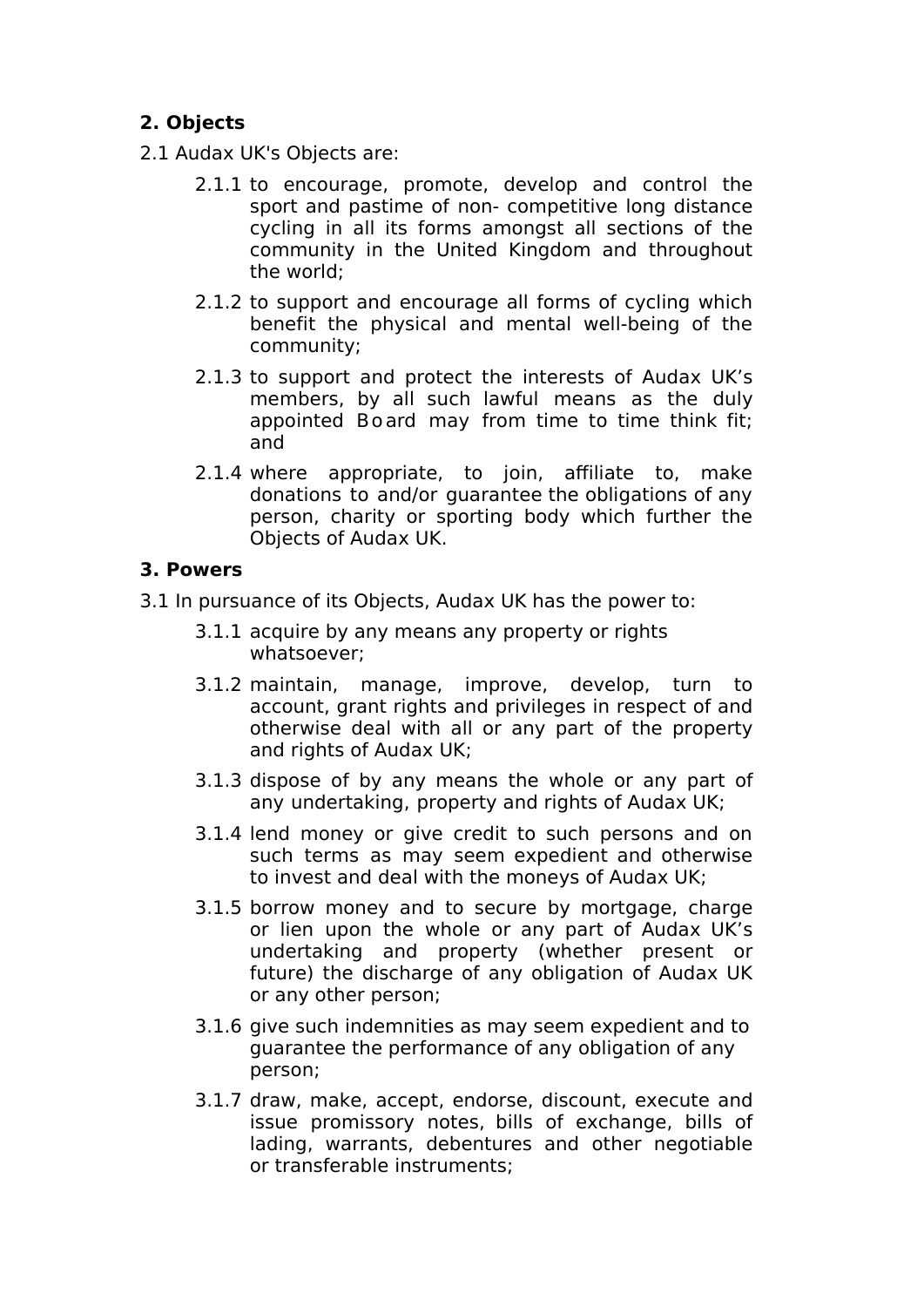- 3.1.8 remunerate any person, firm or company rendering service to Audax UK;
- 3.1.9 invest and deal with the monies of Audax UK not immediately required for the undertaking of Audax UK by placing upon deposit with a bank, building society or other body duly authorised to undertake banking business;
- 3.1.10 establish and subsidise or support any other association, and to subscribe or guarantee money or make payments for any charitable, benevolent, public, general or useful object;
- 3.1.11 pay out of the funds of Audax UK all expenses which it may lawfully pay with respect to its formation and registration;
- 3.1.12 amalgamate or merge with or acquire the whole or any part of the undertaking, assets and liabilities of any other body or person; and
- 3.1.13 to do all things as are necessary or conducive to the attainment of the above objects or any of them.

## **4. Winding Up**

On the winding-up or dissolution of Audax UK, after provision has been made for all its debts and liabilities, any assets or property that remains available to be distributed or paid, shall not be paid or distributed to the Members (except to a Member that qualifies under this Article) but shall be transferred to another body (charitable or otherwise) with objects similar to those of Audax UK. Such body to be determined by resolution of the Members at or before the time of winding up or dissolution and, subject to any such resolution of the Members, may be made by resolution of the directors at or before the time of winding up or dissolution.

## **5. Guarantee**

5.1 The liability of each Member is limited to £1, being the amount that each Member undertakes to contribute to the assets of Audax UK in the event of its being wound up while he is a Member or within one year after he ceases to be a Member, for:

- 5.1.1 payment of Audax UK's debts and liabilities contracted before he ceases to be a Member,
- 5.1.2 payment of the costs, charges and expenses of the winding up, and
- 5.1.3 adjustment of the rights of the contributors among themselves.

# **6. Application of income and property**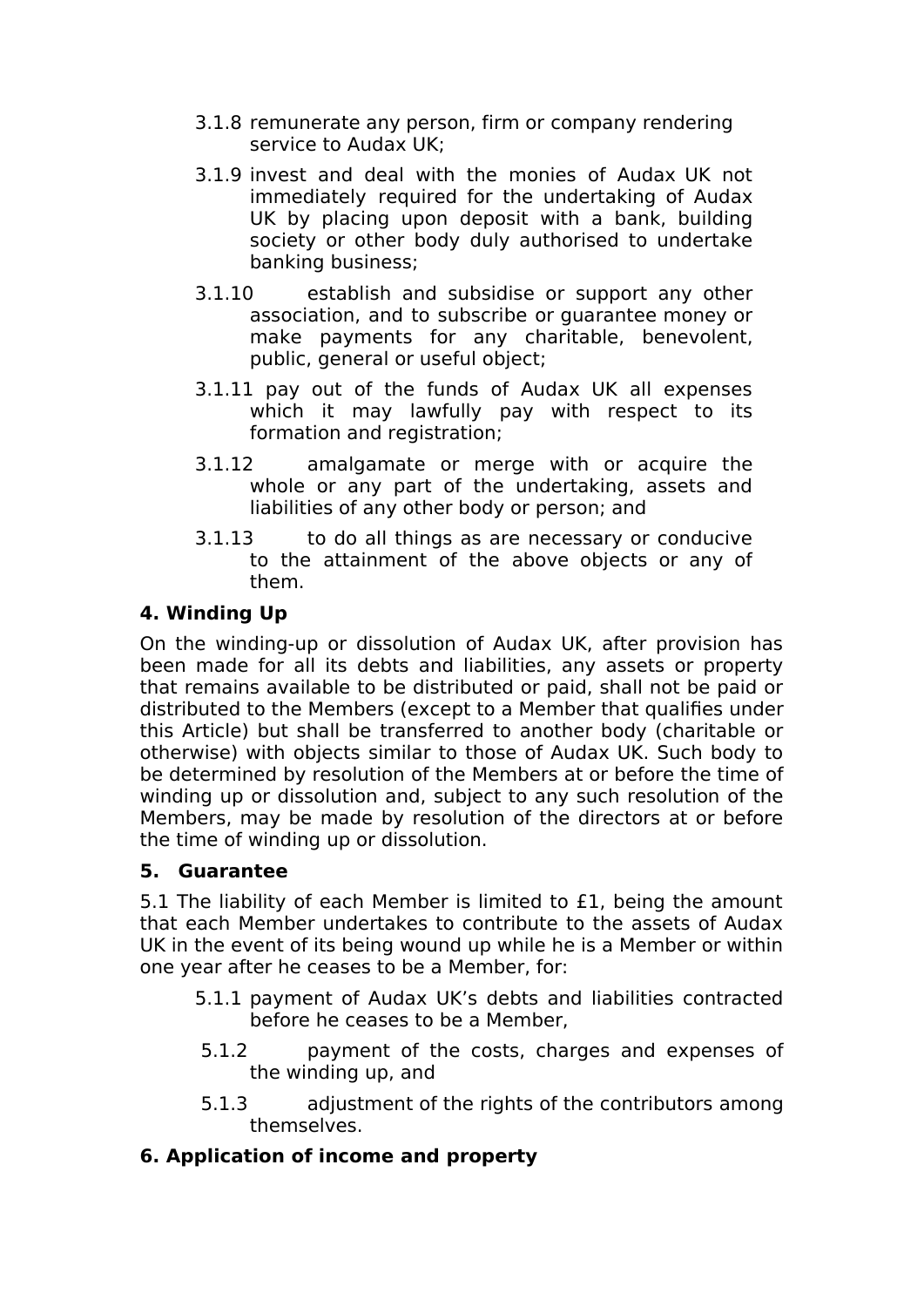6.1 The income and property of Audax UK shall be applied solely towards the promotion of the Objects.

6.2 None of the income or property of Audax UK may be paid or transferred, directly or indirectly, by way of dividend, bonus or otherwise by way of profit to Members. This does not prevent a Member who is not also a Director receiving reasonable and proper remuneration for any goods or services rendered to Audax UK;

6.3 A Director:

- 6.3.1 shall be entitled to be paid reasonable out-of-pocket expenses properly incurred when acting on behalf of Audax UK;
- 6.3.2 may receive an indemnity from Audax UK in accordance with Model Article 38;
- 6.3.3 may benefit from insurance cover, including indemnity insurance, purchased at the expense of Audax UK;

subject thereto, no Director may receive any payment or other material benefit, directly or indirectly, from Audax UK unless the payment is expressly permitted in Article 6.4 below and the conditions set out in Article 6.5 are followed.

6.4 A Director may directly or indirectly receive fees, remuneration or other benefit in money or money's worth under a contract with Audax UK other than for acting as a Director;

6.5 The authority in Article 6.4 above is subject to the following conditions being satisfied:

- 6.5.1 the remuneration or other sums paid to or for the benefit of the Director do not exceed an amount which is reasonable in all the circumstances;
- 6.5.2 prior to any payment being made to the Director or for his benefit an appropriate written contract is concluded between the Director (or relevant person) and Audax UK containing the full details of his duties and obligations to Audax UK, the amount of remuneration or other sums payable to him and all other relevant terms and conditions and copies of all such contracts are retained by Audax UK for inspection by any authorised person;
- 6.5.3 the other Directors are satisfied that it is in the interests of Audax UK to contract with that Director (or relevant person) rather than with someone who is not a Director (or relevant person). In reaching that decision the Directors shall balance the advantage of contracting with the Director (or relevant person) against the disadvantages of doing so (including the loss of the Director's services as a result of dealing with the Director's conflict of interests);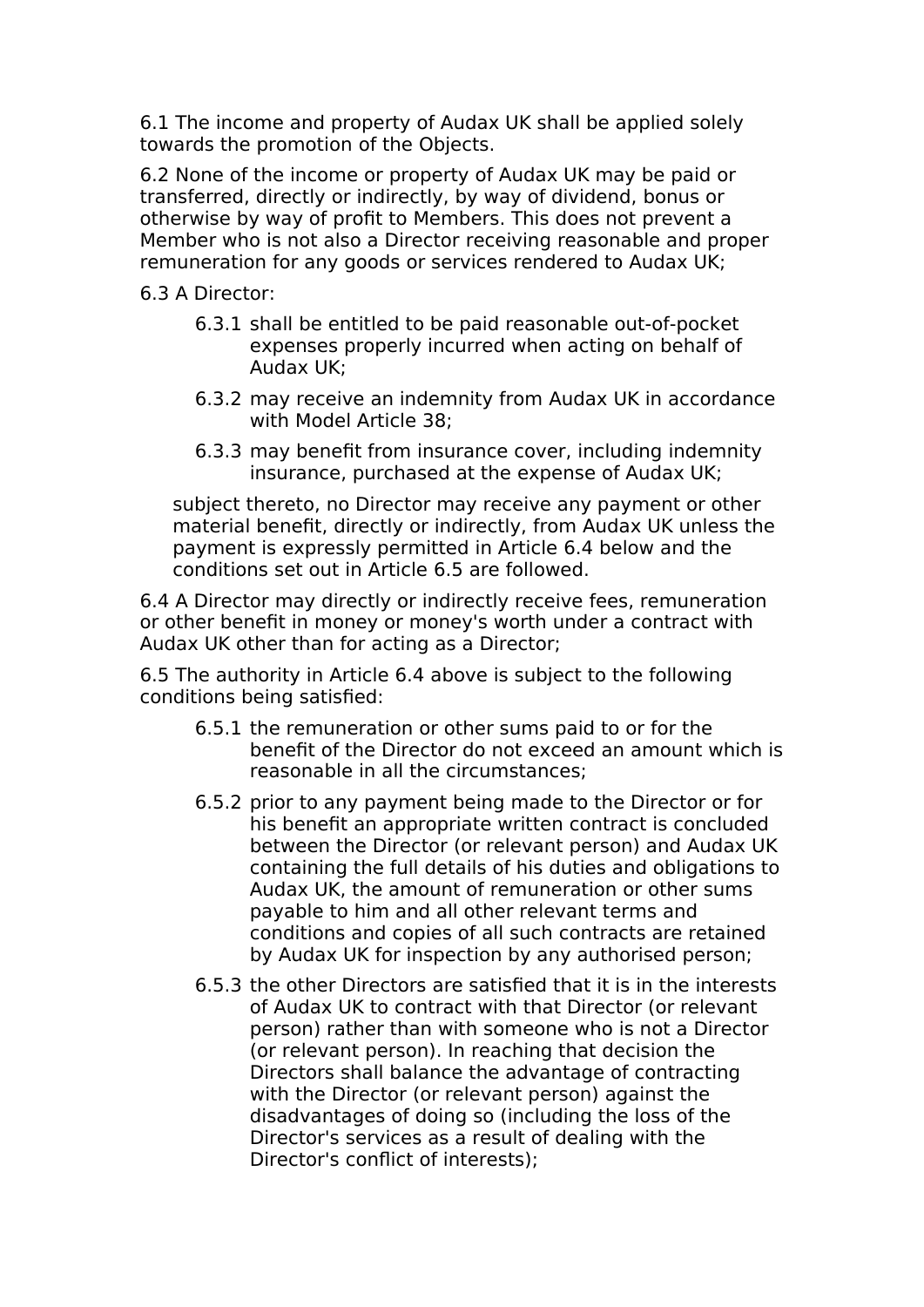6.5.4 the provisions of Article 5 below are observed in relation to any discussions of the Directors concerning that Director's interest, his entitlement to remuneration or other sums or any variation of his remuneration or other sums payable to him;

and, in this Article, where Article 6.4 applies in respect of a Director indirectly, a relevant person is a person (other than the Director) who proposes to enter into a contract with Audax UK under Article 6.4.

## **Directors**

### **7. Directors' conflicts of interest**

7.1 The Directors may, in accordance with the requirements set out in this Article, authorise any Conflict proposed to them by any Director which would, if not authorised, involve a Director (an **Interested Director**) breaching his duty under section 175 of the Act to avoid conflicts of interest.

7.2 Any authorisation under this Article 7 shall be effective only if:

- 7.2.1 the matter in question shall have been proposed by any Director for consideration in the same way that any other matter may be proposed to the Directors under the provisions of the Articles or in such other manner as the Directors may determine;
- 7.2.2 any requirement as to the quorum for consideration of the relevant matter is met without counting the Interested Director; and
- 7.2.3 the matter was agreed to without the Interested Director voting or would have been agreed to if the Interested Director's vote had not been counted.

7.3 Any authorisation of a Conflict under this Article 7 may (whether at the time of giving the authorisation or subsequently):

- 7.3.1 extend to any actual or potential conflict of interest which may reasonably be expected to arise out of the matter or situation so authorised;
- 7.3.2 be subject to such terms and for such duration, or impose such limits or conditions as the Directors may determine; and
- 7.3.3 be terminated or varied by the Directors at any time, provided that this shall not affect anything done by the Interested Director prior to such termination or variation in accordance with the terms of the authorisation.

7.4 In authorising a Conflict the Directors may decide (whether at the time of giving the authorisation or subsequently) that if the Interested Director has obtained any information through his involvement in the Conflict otherwise than as a Director of Audax UK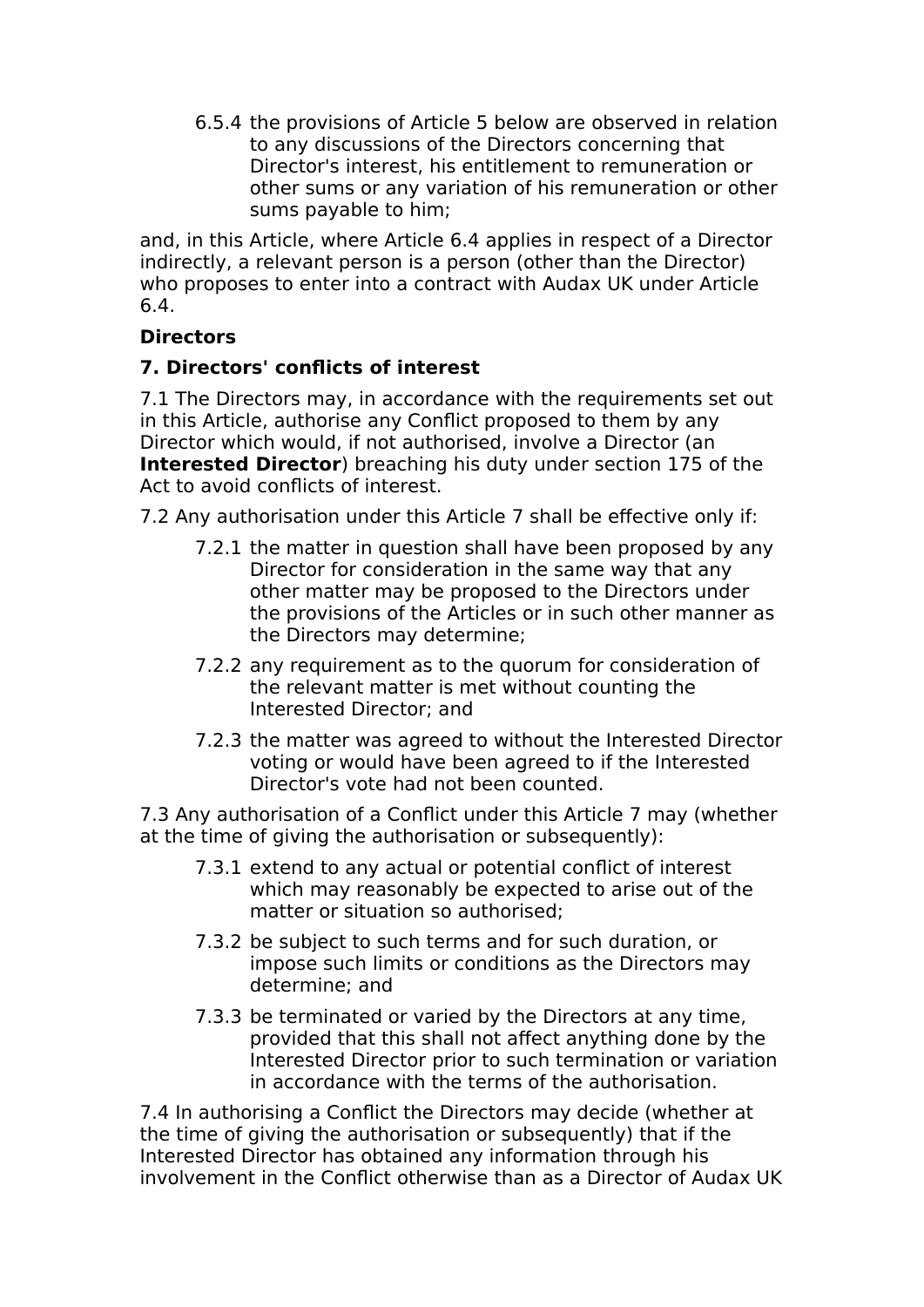and in respect of which he owes a duty of confidentiality to another person the Interested Director is under no obligation to:

- 7.4.1 disclose such information to the Directors or to any other officer or employee of Audax UK;
- 7.4.2 use or apply any such information in performing his duties as a Director; where to do so would amount to a breach of that confidence.

7.5 Where the Directors authorise a Conflict they may provide, without limitation (whether at the time of giving the authorisation or subsequently) that the Interested Director:

- 7.5.1 is excluded from discussions (whether at meetings of Directors or otherwise) related to the Conflict;
- 7.5.2 is not given any documents or other information relating to the Conflict;
- 7.5.3 may or may not vote (or may or may not be counted in the quorum) at any future meeting of Directors in relation to any resolution relating to the Conflict.

7.6 Where the directors authorise a Conflict:

- 7.6.1 the Interested Director will be obliged to conduct himself in accordance with any terms imposed by the directors in relation to the Conflict;
- 7.6.2 the Interested Director will not infringe any duty he owes to Audax UK by virtue of sections 171 to 177 of the Act provided that he acts in accordance with such terms, limits and conditions (if any) as the directors impose in respect of its authorisation.

7.7 A Director is not required, by reason of being a Director (or because of the fiduciary relationship established by reason of being a Director), to account to Audax UK for any remuneration, profit or other benefit which he derives from or in connection with a relationship involving a Conflict which has been authorised by the Directors or by the Members in general meeting (subject in each case to any terms, limits or conditions attaching to that authorisation) and no contract shall be liable to be avoided on such grounds.

7.8 Subject to sections 177(5) and 177(6) and sections 182(5) and 182(6) of the Act and provided he has declared the nature and extent of his interest in accordance with the requirements of the Act, a Director who is in any way, whether directly or indirectly, interested in an existing or proposed transaction or arrangement with Audax UK: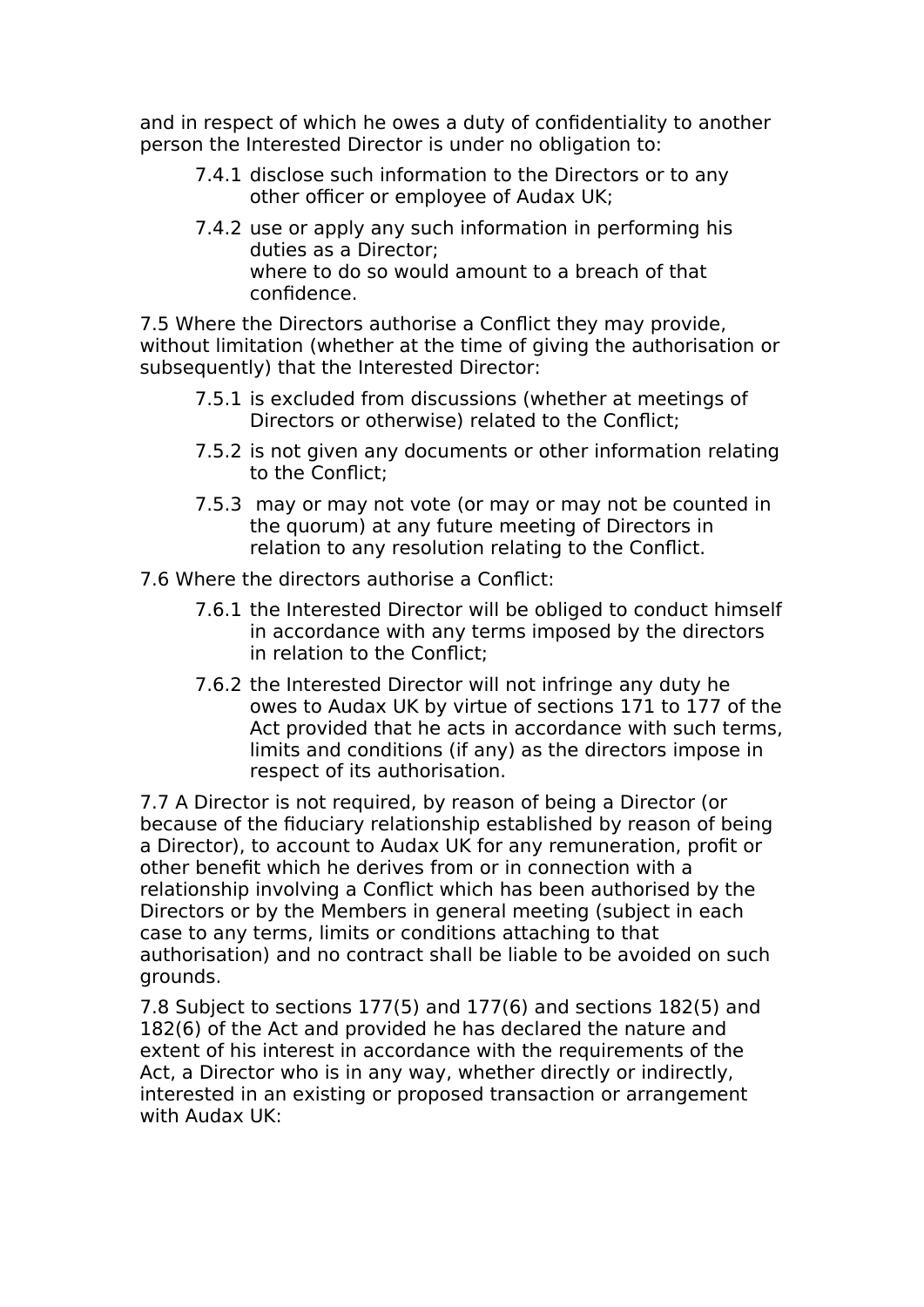- 7.8.1 may be a party to, or otherwise interested in, any transaction or arrangement with Audax UK or in which Audax UK is otherwise (directly or indirectly) interested;
- 7.8.2 shall be counted in the quorum and be entitled to vote for the purposes of any proposed decision of the Directors (or committee of directors) in respect of such contract or proposed contract in which he is interested;
- 7.8.3 shall be entitled to vote at a meeting of Directors (or of a committee of the Directors) or participate in any unanimous decision, in respect of such contract or proposed contract in which he is interested;
- 7.8.4 may act by himself or his firm in a professional capacity for Audax UK (otherwise than as auditor) and he or his firm shall be entitled to remuneration for professional services as if he were not a Director;
- 7.8.5 may be a director or other officer of, or employed by, or a party to a transaction or arrangement with, or otherwise interested in, any body corporate in which Audax UK is otherwise (directly or indirectly) interested; and
- 7.8.6 shall not, save as he may otherwise agree, be accountable to Audax UK for any benefit which he (or a person connected with him (as defined in section 252 of the Act)) derives from any such contract, transaction or arrangement or from any such office or employment or from any interest in any such body corporate and no such contract, transaction or arrangement shall be liable to be avoided on the grounds of any such interest or benefit nor shall the receipt of any such remuneration or other benefit constitute a breach of his duty under section 176 of the Act.

## **8. Appointment of Directors**

8.1 Any person who is a Member, who is willing to act as a Director and is permitted by law to do so, may be appointed to be a Director:

8.1.1 by Ordinary Resolution save that if more than one candidate is nominated for the same office the election will be by ballot, the ballot showing the candidates' names in alphabetical order, with the names of their nominators. Candidates who receive the largest numbers of votes in respect of each office shall be elected; or

8.1.2 by a simple majority of all the Directors entitled to attend and vote at any meeting of the Directors.

8.2 No appointment of a Director, whether by Audax UK in general meeting or by the other Directors, may be made which would cause the number of Directors to exceed any number fixed as the maximum number of Directors.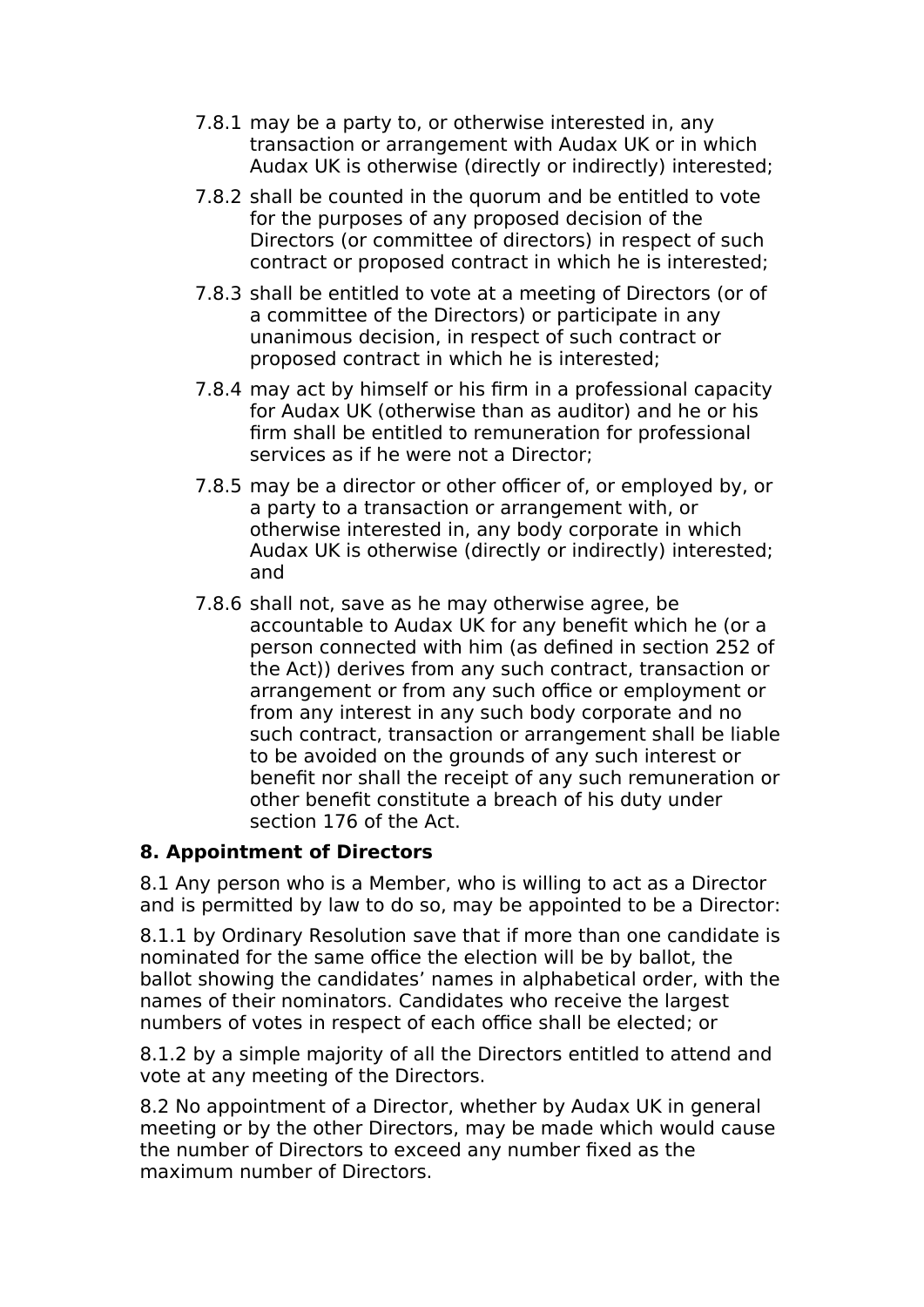8.3 Subject to Articles 9 and 10 a Director shall hold office until his retirement in accordance with Article 11.

8.4 Unless otherwise determined by Ordinary Resolution the minimum number of Directors shall be five and the maximum number of Directors shall be fourteen.

8.5 Unless otherwise determined by Ordinary Resolution the Board shall consist of the following posts:

8.5.1 Chairman;

8.5.2 General Secretary;

8.5.3 Finance Director;

- 8.5.4 Calendar Events Secretary;
- 8.5.5 Permanent Events Secretary;
- 8.5.6 Communications Director;
- 8.5.7 Membership Secretary; and
- 8.5.8 Events Services Director

## (together **Executive Directors**)

plus two non-executive directors (**Non-Executives**)

8.6 A Director may not appoint an alternate director or anyone to act on his behalf at meetings of the Directors.

8.7 The Board may from time to time appoint delegates to the Board to act in a technical, administrative or educational capacity. Such delegates shall not be Directors but will be entitled to attend and speak but not to vote at Board meetings.

8.8 The Board may, in its absolute discretion, elect a Patron, a Président d'Honneur and up to 6 Vice Presidents. Such individuals will act in an honorary capacity and will not be Directors of Audax UK.

# **9. Removal of Directors**

9.1 Audax UK may, by Ordinary Resolution of which special notice has been given to Audax UK in accordance with the Act, remove any Director before the expiration of his period of office notwithstanding anything in these Articles or in any agreement between Audax UK and such Director.

9.2 The Directors may remove any Director before the expiration of his period of office by a resolution at a meeting of the Directors passed by all the Directors (excluding the Director whose proposed removal is the subject of the resolution) provided that:

9.2.1 the Director proposed to be removed shall have received at least 14 clear days' notice in writing of the proposed resolution and the reasons for the proposal;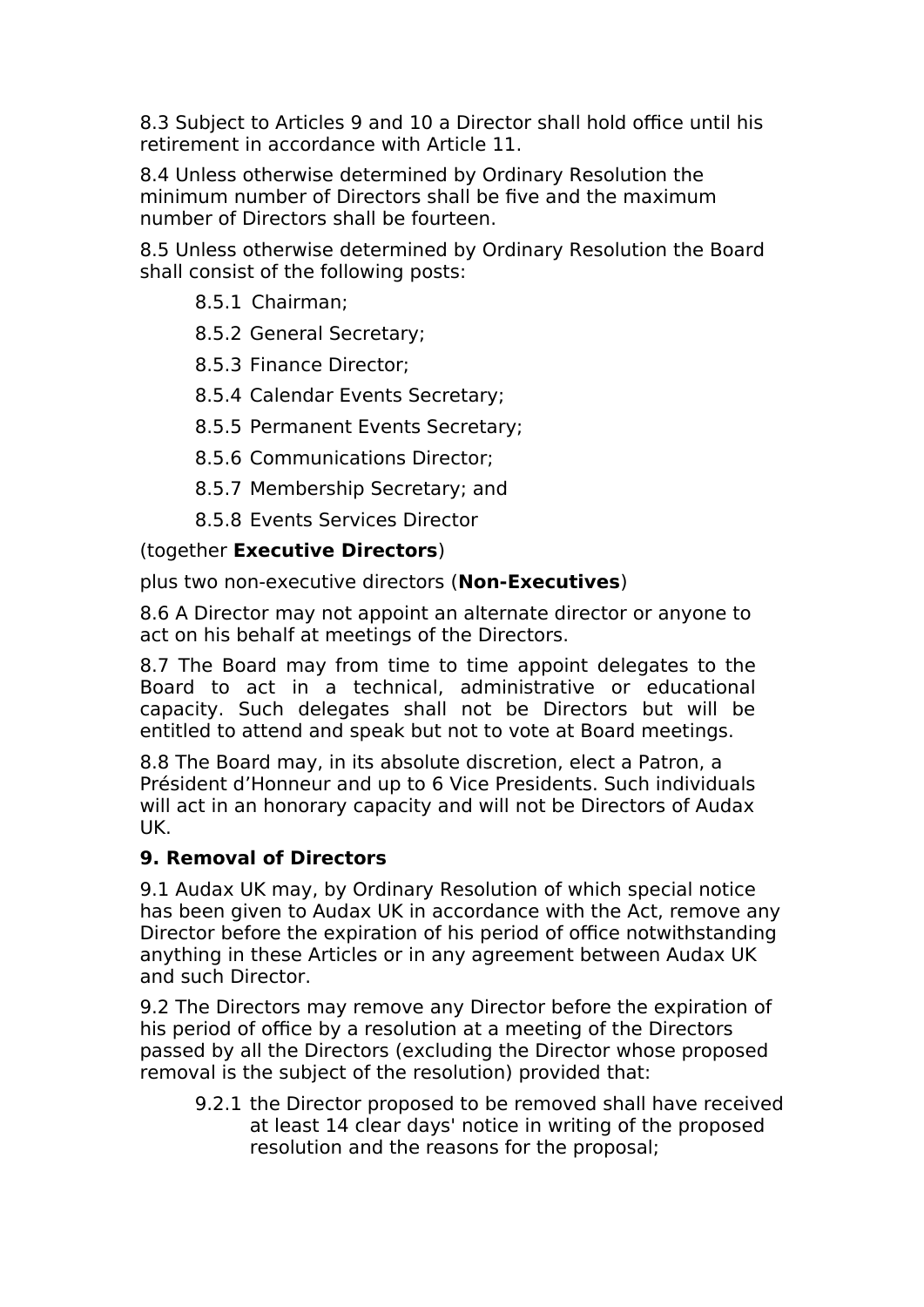- 9.2.2 the Director or, at the option of the Director, the Director's representative, who need not be a Director or a Member, has been permitted to make representations to the meeting; and
- 9.2.3 the Directors passing the resolution determine that it is in the best interests of Audax UK to do so.

### **10. Disqualification or vacation of office of Directors**

- 10.1 The office of Director shall be vacated if:
	- 10.1.1 the Director ceases to be a Member:
	- 10.1.2 the Director ceases to be a Director by virtue of any provision of the Act or becomes prohibited by law from being a Director;
	- 10.1.3 the Director becomes bankrupt or makes any arrangement or composition with his creditors generally;
	- 10.1.4 a registered medical practitioner who is treating the Director gives a written opinion to Audax UK stating that the Director has become physically or mentally incapable of acting as a Director and may remain so for more than three months;
	- 10.1.5 a court makes an order which wholly or partly prevents the Director from personally exercising any powers or rights which he would otherwise have and the Directors resolve that his office be vacated;
	- 10.1.6 the Director resigns his office by written notice to Audax UK provided at least five Directors remain in office after the resignation takes effect;
	- 10.1.7 the Director is absent from all Directors' meetings without leave for six months and the Directors resolve that his office be vacated;
	- 10.1.8 the Director is directly or indirectly interested in any contract with Audax UK and fails to declare the nature of his interest as required by the Act or the Articles and the Directors resolve that the office be vacated; or
	- 10.1.9 the Director fails to agree to a reasonable request by the Directors for a Disclosure and Barring Service (DBS) check (or equivalent).

#### **11. Retirement of Directors**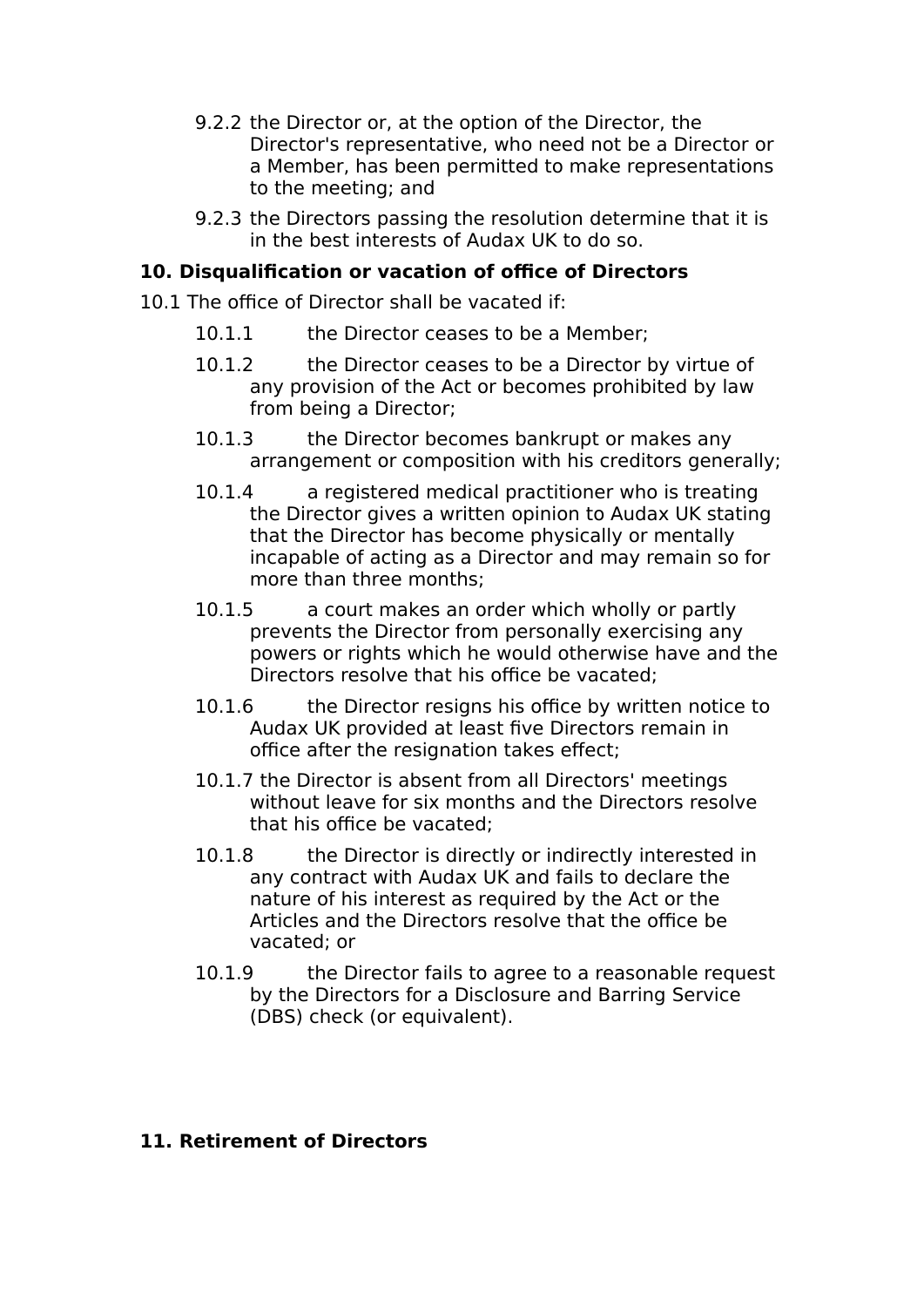11.1 A Director appointed by Ordinary Resolution of the Members under Article 8.1.1 shall retire:

- 11.1.1 in the case of the Executive Directors at the conclusion of the third AGM following their appointment; and
- 11.1.2 in the case of the Non-Executives at the conclusion of the first AGM following their appointment.

11.2 A Director appointed by simple majority of the Directors under Article 8.1.2 shall retire at the AGM following their appointment.

11.3 The Board will take steps to procure that elections for the positions of Chairman, General Secretary and Finance Director are held in separate years, and that similar provisions are extended to other Executive Director posts as appropriate to the constitution of the Board.

11.4 A person retiring from the office of Director shall be eligible for re-election.

11.5 If the Members fail to elect a person to replace a retiring Director, that Director shall, if willing to act, be deemed to have been re-appointed unless at the meeting it is resolved not to fill the vacancy.

# **12. Powers and duties of the Directors**

12.1 Subject to the provisions of the Act and the Articles and to any directions given by special resolution of the Members, the business of Audax UK shall be managed by the Directors who may exercise all the powers of Audax UK.

12.2 No alteration of the Articles and no direction given by special resolution shall invalidate anything which the Directors have done before the making of the alteration or the passing of the resolution.

12.3 A Board meeting of the Directors at which a quorum is present may exercise all powers exercisable by the Directors.

12.4 the Board shall have the power to make, vary and revoke rules, regulations, mechanisms and standing orders for the better administration of AUK and the furtherance of its objects including (but without limitation):

- 12.4.1 technical regulations;
- 12.4.2 rules to combat doping in cycle sport to ensure compliance with national and international rules relating to doping control;
- 12.4.3 appeals procedure;
- 12.4.4 rules for the promotion and organisation of championships;
- 12.4.5 mechanisms for co-ordinating the arrangement of and the date of fixtures of cycling events organised under Audax UK rules and guidelines; and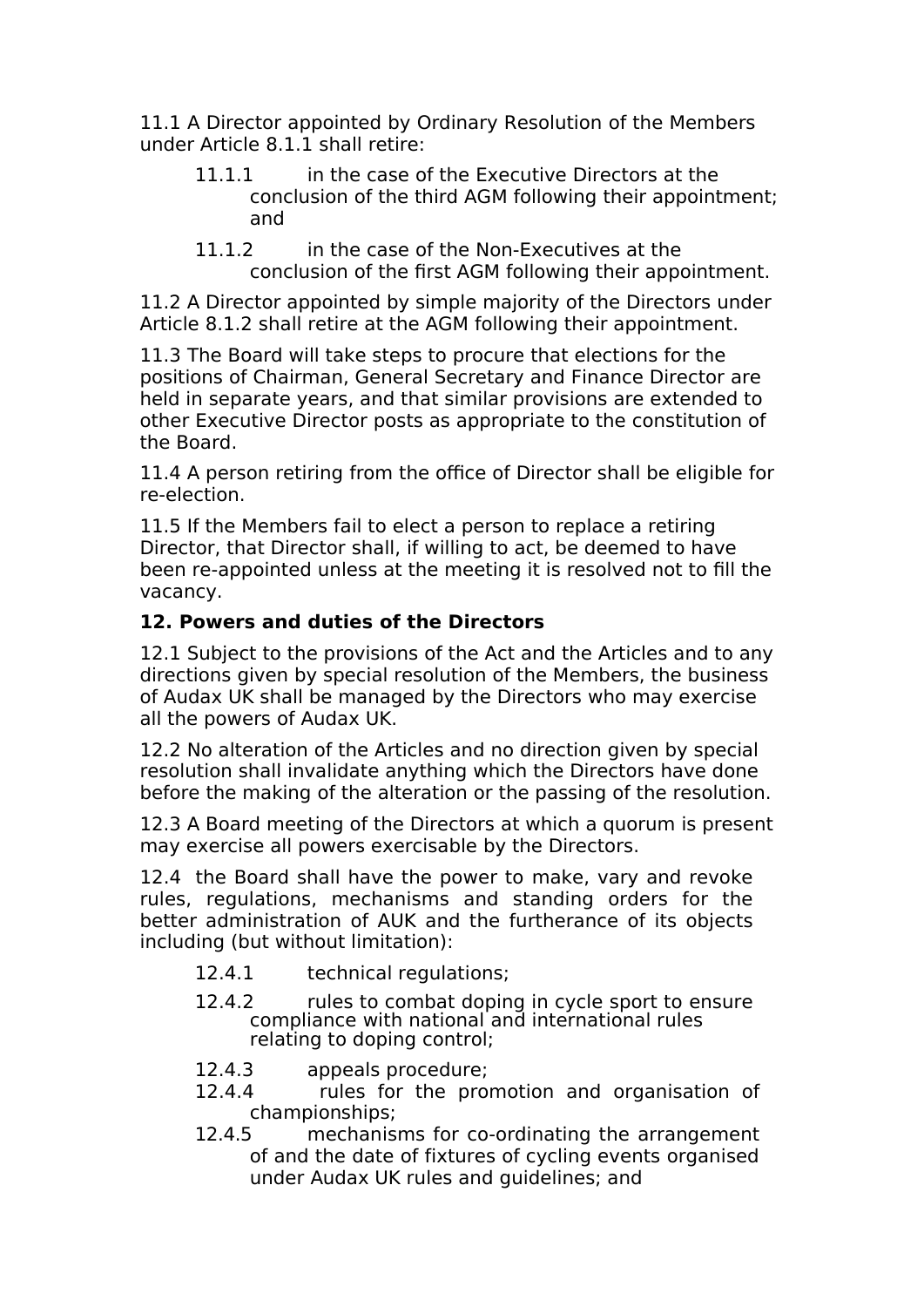12.4.6 mechanisms for co-ordinating commercial activities of Audax UK.

# **13. Delegation by the Directors**

13.1 The Directors may delegate any of their powers to any committee consisting of one or more Directors.

13.2 The Directors shall determine the terms of any delegation to such a committee and may impose conditions, including that:

- 13.2.1 the relevant powers are to be exercised exclusively by the committee to whom the Directors delegate;
- 13.2.2 no expenditure may be incurred on behalf of Audax UK except in accordance with a budget or other such criteria previously agreed with the Directors.

13.3 Subject to and in default of any other terms imposed by the Directors:

- 13.3.1 the members of a committee may, with the approval of the Directors, appoint such persons, not being Directors, as they think fit to be members of that committee, subject to such terms as the Directors may impose;
- 13.3.2 the chairman of each committee shall be appointed by the Directors each year;
- 13.3.3 a committee may meet and adjourn as it thinks proper;
- 13.3.4 questions arising at any meeting shall be determined by a majority of votes of the committee members present and eligible to vote under the terms of their appointment to the committee, and
- 13.3.5 in the case of an equality of votes the chairman of the committee shall have a second or casting vote;

and subject thereto committees to which the Directors delegate any of their powers shall follow procedures which are based as far as they are applicable on those provisions of the Articles which govern the taking of decisions by the Directors.

13.4 The terms of any delegation to a committee shall be recorded in the minute book.

13.5 The Directors may revoke or alter a delegation.

13.6 All acts and proceedings of committees shall be recorded in the form of minutes and reported to the Directors fully and promptly.

# **14. Board Meetings**

14.1 Subject to Article 14.2, the quorum for the transaction of business at a Board meeting is any five Directors.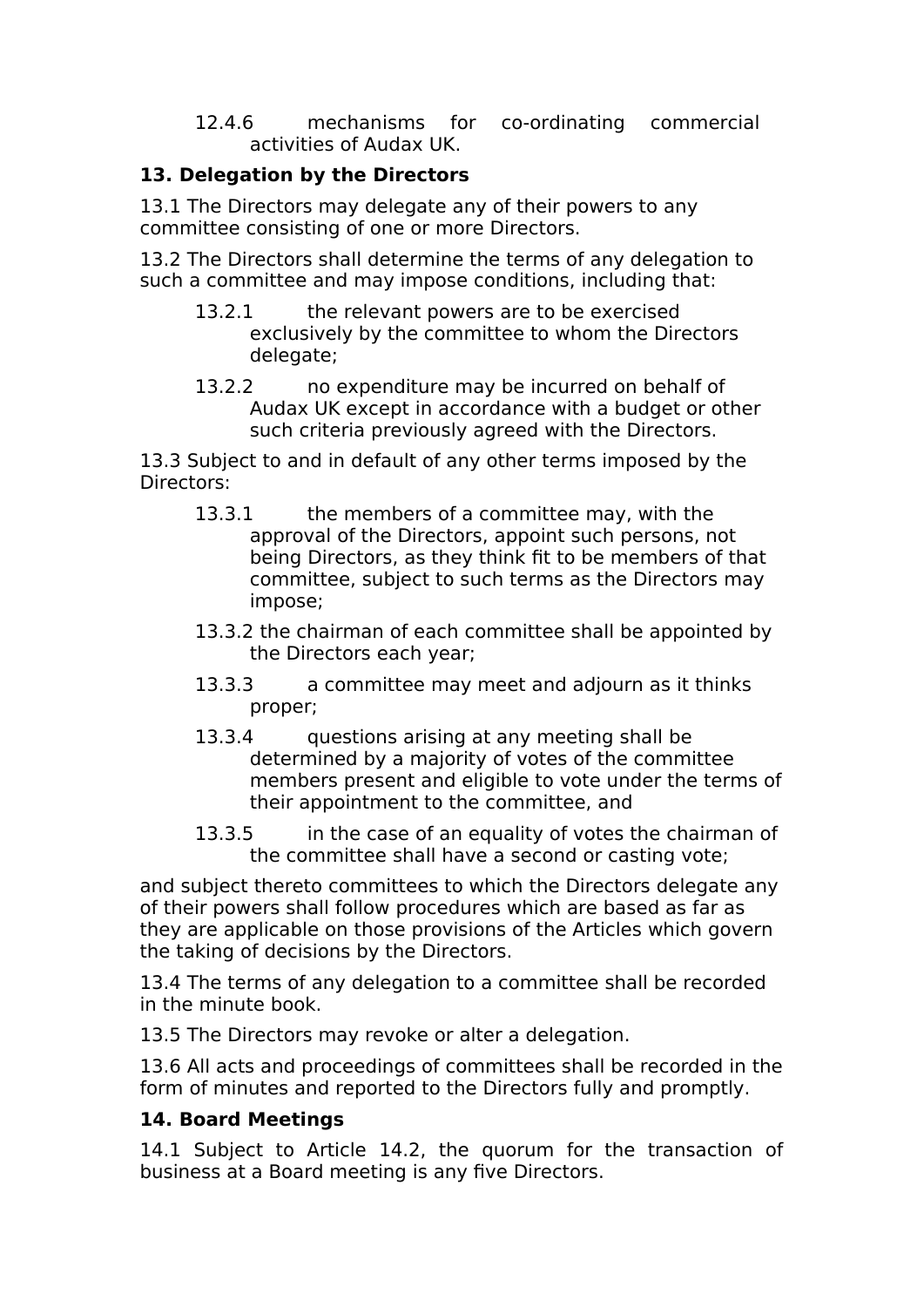14.2 For the purposes of any meeting (or part of a meeting) held pursuant to Article 7 to authorise a Conflict, if there is only one Director in office other than the Interested Director(s), the quorum for such meeting (or part of a meeting) shall be one Director.

14.3 If the total number of directors in office for the time being is less than the quorum required, the directors must not take any decision other than a decision:

- 14.3.1 to appoint further directors; or
- 14.3.2 to call a general meeting so as to enable the Members to appoint further directors.

14.4 The chairman of the meeting shall not be entitled to vote other than in a case of an equality of votes when he shall have a casting vote.

14.5 Article 14.4 shall not apply in respect of a particular meeting (or part of a meeting) if, in accordance with the Articles, the chairman of the meeting has a Conflict for the purposes of that meeting (or part of a meeting).

14.6 Unless the Board determines otherwise, the Board shall meet not less than four times in any calendar year.

### **Membership**

### **15. Membership of Audax UK**

15.1 Membership of Audax UK is open to any individual of goodwill regardless of club or other affiliation who:

- 15.1.1 agrees to become a Member and to pay the appropriate subscription (or to ensure that it is paid on his behalf);
- 15.1.2 accepts that, as a Member, he will be a member of Audax UK;
- 15.1.3 applies to Audax UK in the form required by the Directors; and
- 15.1.4 is approved by the Directors.

15.2 An application to become a Member may be approved or rejected by the Directors and no applicant shall be admitted as a Member or to membership of Audax UK unless their application has been approved by the Directors.

15.3 The Directors may refuse to admit any person to membership of any kind, without assigning a reason for so doing.

15.4 Audax UK membership is not transferable.

15.5 Audax UK shall maintain registers of Members in accordance with the Act.

#### **16. Classes of membership**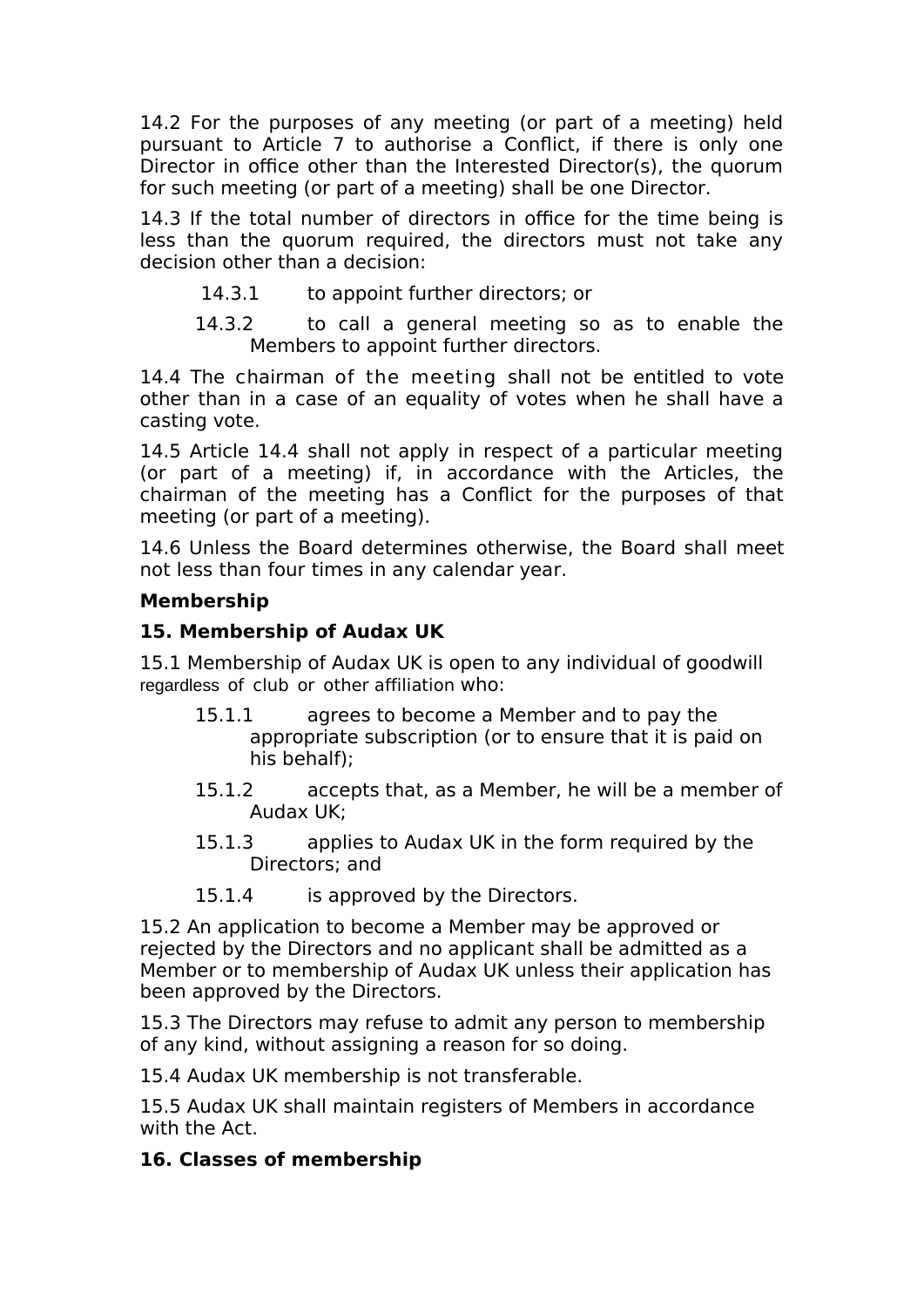16.1 The Directors may establish different classes of membership and prescribe their respective privileges and duties and set the amounts of any subscriptions. Subject to and in default of any other classes being established by the Directors, the classes of membership, shall include but not be limited to:

- 16.1.1 Member;
- 16.1.2 Household Member; and
- 16.1.3 Life Member;

16.2 Eligibility for household Membership and life Membership shall be in accordance with the AUK Regulations.

## **17. Termination of membership**

17.1 A person's membership of Audax UK terminates if:

- 17.1.1 the person dies;
- 17.1.2 the person retires as a Member by written notice to Audax UK;
- 17.1.3 the person has failed to pay the appropriate subscription within 30 days of the Due Date;
- 17.1.4 on giving the Member written notice by the Directors if, in the reasonable opinion of 2/3 of the Directors, the Member:
	- (a) is guilty of conduct which has or is likely to have a serious adverse effect on Audax UK or bring Audax UK or any or all of the Members and Directors into disrepute; or
	- (b) has acted or has threatened to act in a manner which is contrary to the interests of Audax UK as a whole; or
	- (c) has failed to observe the terms of these Articles or the AUK Regulations

Following such termination, the Member shall be removed from the Register of Members.

17.2 The notice to the Member given pursuant to Article 17.1.4 must provide the Member with the opportunity to be heard in writing or in person as to why their membership should not be terminated. The directors must consider any representations made by the Member and inform the Member of their decision following such consideration. There shall be no right to appeal from a decision of the directors to terminate the Membership of a Member.

## **Meetings of members**

## **18. Annual general meeting**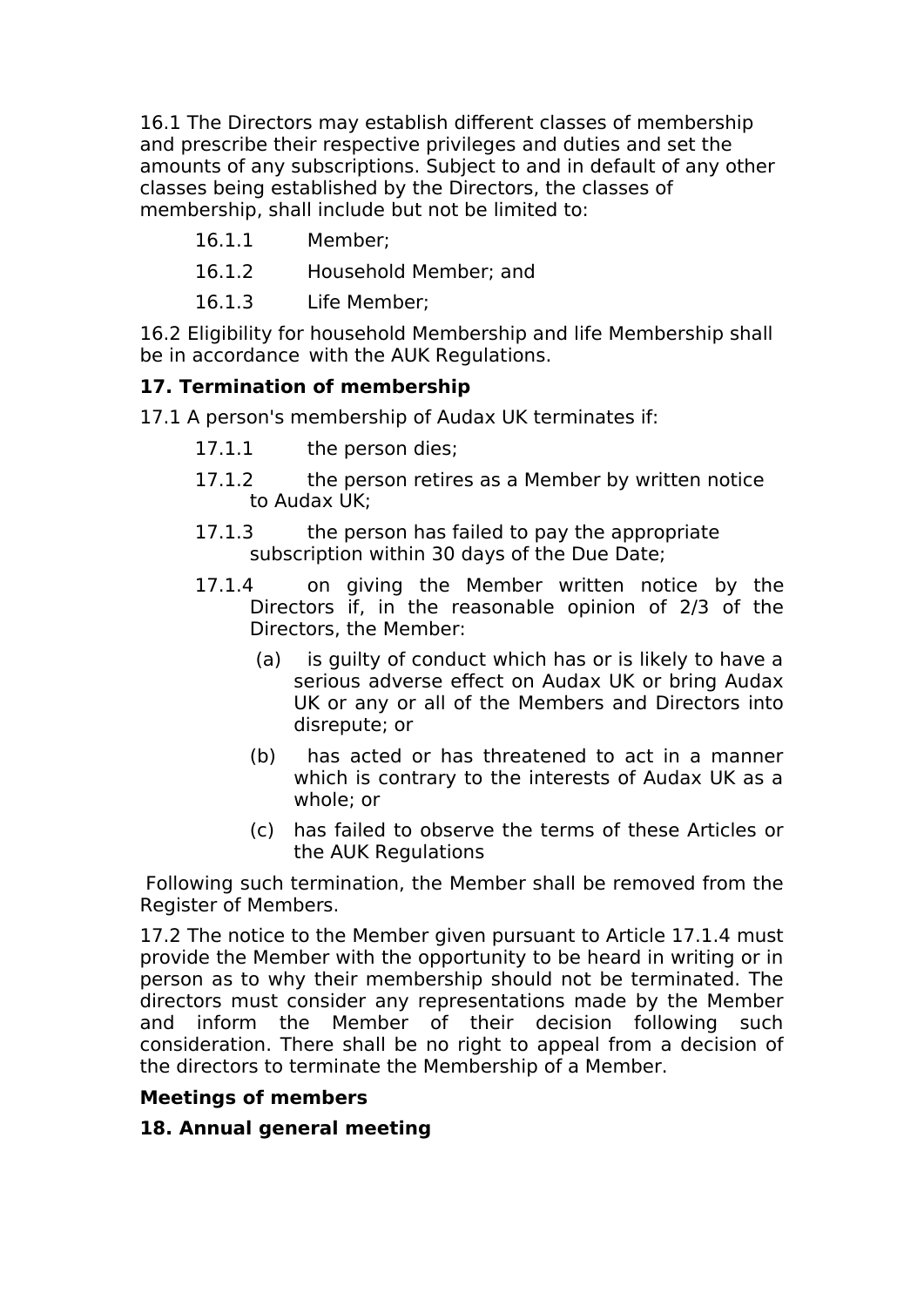18.1 Audax UK shall each year hold a general meeting as its Annual General Meeting (**AGM**) in addition to any other meetings in that year, and shall specify the meeting as such in the notices calling it.

18.2 The AGM shall be held at such time (which shall normally be between November and March) and place as the Directors shall appoint.

18.3 The AGM shall be held for the purpose of:

- 18.3.1 considering the annual reports of the Board;
- 18.3.2 considering the income and expenditure account and balance sheet of Audax UK;
- 18.3.3 electing the Chairman and Directors in place of the retiring Chairman and Directors;
- 18.3.4 approving changes to the AUK Regulations;
- 18.3.5 where necessary, appointing Auditors and fixing their remuneration; and
- 18.3.6 transacting such other business permitted by these Articles of Association or the AUK Regulations as may be brought before it.

## **19. General meetings**

19.1 The Directors may call general meetings.

19.2 On the requisition of Members pursuant to the Act the Directors shall forthwith proceed to convene a general meeting in accordance with the provisions of the Act. If there are not within the United Kingdom sufficient Directors to call a general meeting, any Director or any Member may call a general meeting in accordance with the provisions of the Act.

19.3 Members may give written notice to the General Secretary of any resolution in addition to those originating from the Board which may properly be moved and is intended to be moved by those Members at a General Meeting or nominations including nominations for Directors, patrons and vice presidents as follows:

- 19.3.1 Special or Ordinary Resolutions of the Company and any resolutions to alter the AUK Regulations must be submitted by a proposer and seconder and supported in writing by not fewer than 25 Members.
- 19.3.2 any other resolutions may be submitted by Members acting as proposer and seconder.
- 19.3.3 Resolutions should be submitted in writing to the General Secretary no later than 56 days prior to the date of the General Meeting or as specified in the notice for the meeting. The resolution may include a statement of no more than 1000 words. The resolutions will be advertised to members via the Audax UK website or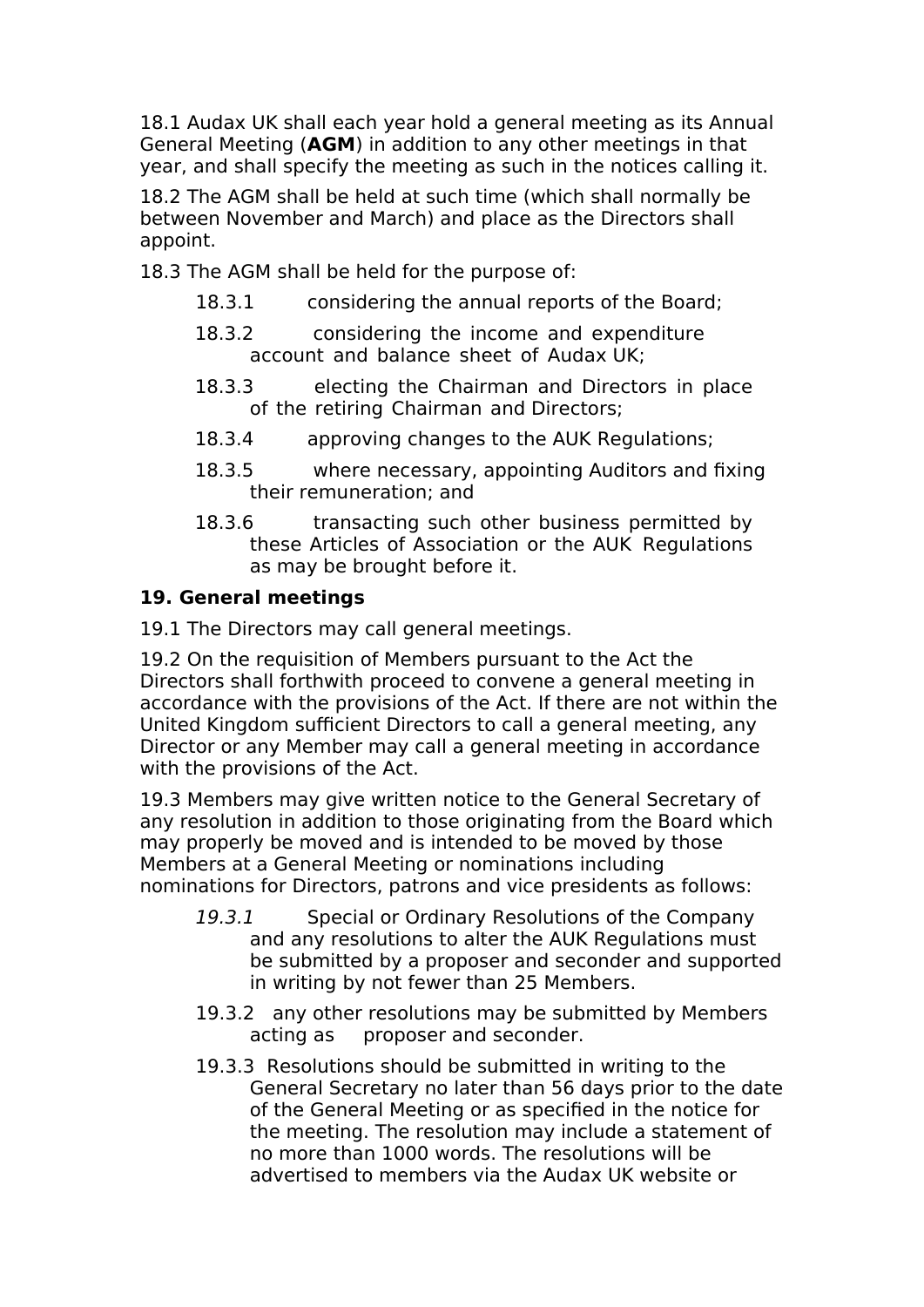extension thereof for review and discussion for a minimum of 21 days. During this period proposers of resolutions may withdraw or amend resolutions so long as they continue to address the resolution's original subject.

- 19.3.4 Nominations with details of the members proposing and seconding the nomination and the consent of the nominated person to serve together with a statement of that person's relevant abilities or experience of no more than 1000 words shall be sent in writing to the General Secretary to be received no later than 28 days prior to the date of the General Meeting at which election is proposed or as specified in the notice for the meeting. Members will receive notice of the nominations no later than 21 days prior to the General Meeting or as specified in the notice for the meeting.
- 19.3.5 Members will receive notice of the resolutions and the nominations for the General Meeting no later than 21 days prior to the General Meeting or as specified in the notice for the meeting.

19.4 A returning officer (**Returning Officer**) will be appointed by the Board to oversee voting at the General Meeting. The Returning Officer may not be a proposer or seconder of any resolution of the General Meeting. The Returning Officer will maintain a register of Members voting by means of a proxy vote to facilitate the registration of Members who will cast their vote in person at the General Meeting, but will hold the proxy voting forms in personal confidence until such time as the votes are due to be cast for each resolution at the General Meeting. The Returning Officer may collate the voting forms personally, with the assistance of other Members and/or appoint a third party to provide that service. The Returning Officer will extend the obligations of confidentiality and independence described above to all those so engaged.

#### **20. Notice of general meetings**

20.1 General meetings shall be called by at least 14 clear days' notice.

20.2 The notice shall specify the place, the day and the time of meeting, the general nature of the business to be transacted and a statement pursuant to the Act informing the Member of his rights regarding proxies.

20.3 Notice of general meetings shall be given in any manner authorised by these Articles to:

20.3.1 every Member except those Members who (having no registered address within the United Kingdom) have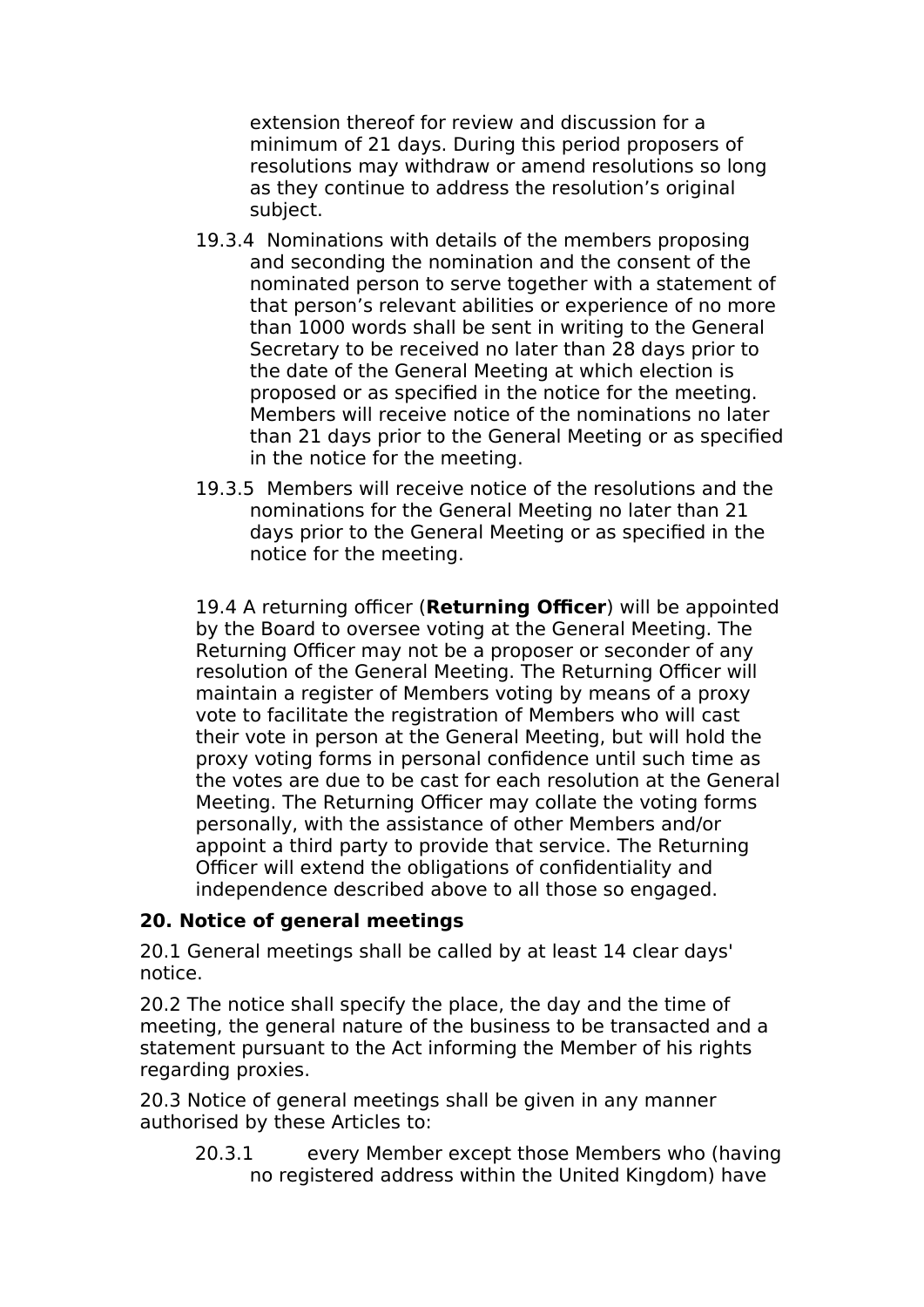not supplied to Audax UK an address within the United Kingdom or an email address for the giving of notices to them;

- 20.3.2 the auditor for the time being of Audax UK; and
- 20.3.3 each Director. and no other person shall be entitled to receive notice of general meetings.

20.4 The accidental omission to give notice of a meeting to, or the non-receipt of notice of a meeting by, any person entitled to receive notice shall not invalidate the proceedings at that meeting.

20.5 A Member present at any meeting of Audax UK either in person or by proxy shall be deemed to have received notice of the meeting and, where requisite, of the purposes for which it was called.

## **21. Proxies**

21.1 Model Article 31(1)(d) shall be deleted and replaced with the words "is delivered to the company in accordance with the Articles not less than 48 hours before the time appointed for holding the meeting or adjourned meeting at which the right to vote is to be exercised and in accordance with any instructions contained in the notice of the general meeting (or adjourned meeting) to which they relate".

21.2 Model Article 31(1) shall be amended by the insertion of the words "and a proxy notice which is not delivered in such manner shall be invalid" as a new paragraph at the end of that article.

# **22. Organisation at general meetings**

22.1 Eight persons entitled to vote upon the business to be transacted, each being a Member, or a proxy for a Member, shall be a quorum.

22.2 There shall be a chairman of every general meeting:

- 22.2.1 The Chairman, if any, shall chair every general meeting of Audax UK.
- 22.2.2 In his absence the General Secretary, if any, shall act as chairman.
- 22.2.3 If at any meeting neither the Chairman nor the General Secretary is present within ten minutes after the time appointed for the holding of the meeting and willing to act, the Directors present shall elect one of their number to chair the meeting.
- 22.2.4 If there is only one Director present and willing to act, he shall chair the meeting.
- 22.2.5 If at any meeting no Director is willing to act as chairman or if no Director is present within fifteen